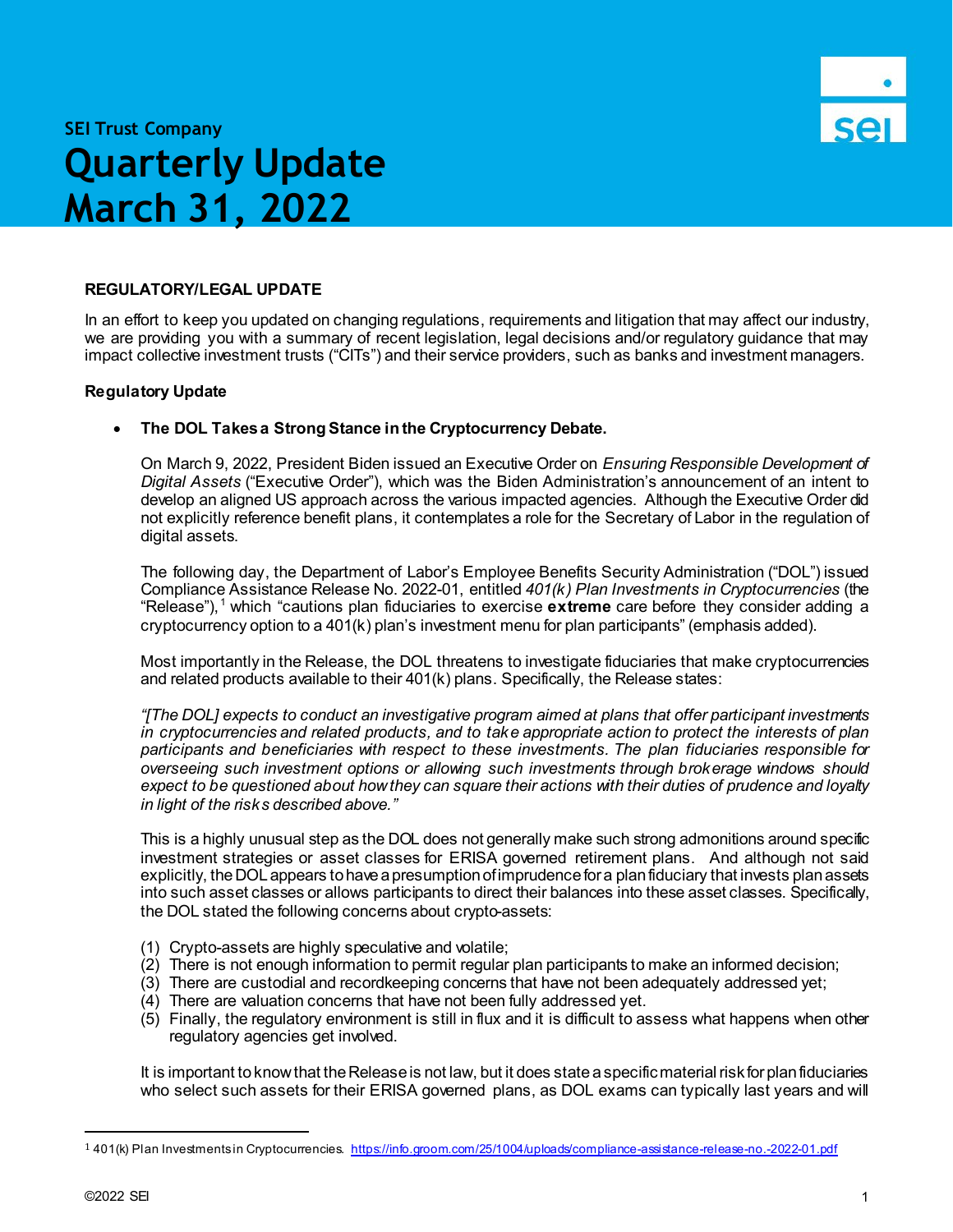consume valuable corporate resources to defend.

# • **The SEC proposes 4-day reporting window for cyberattack**

On March 9, 2022, the SEC proposed amendments to "enhance and standardize disclosures regarding cybersecurity risk management strategy, governance and incident reporting by public companies."<sup>[2](#page-1-0)</sup>

First, the amendments would require public companies to include disclosures on the Form 10-K about a company's cybersecurity risk management systems, including its policies and procedures for identifying, assessing, and managing the risks. Those disclosures would require, if applicable, whether the company engages third parties to assess its cybersecurity risk program and disclosures on the company's policies and procedures to oversee and identify the cybersecurity risks associated with its use of any third-party service provider, among other disclosures.

Next, if adopted as proposed, the amendments would require public companies to report, via Form 8-K, material cybersecurity incidents within four business days after a determination that an incident has occurred. The disclosure timeframe starts when a determination of materially is made, and not when the incident is initially discovered, so there is some level of time built into the proposal to permit the company to investigate the incident, to some degree. The proposed rule also contains a non-exhaustive list of what might trigger a reporting requirement, which includes the following:

- 1. an unauthorized incident that compromises the confidentiality, integrity, or availability of data, a system, or a network, or violates the company's security policies or procedures;
- 2. an unauthorized incident that causes degradation, interruption, loss of control, damage to, or loss of operational technology systems;
- 3. an incident in which an unauthorized party accesses (or a party exceeds authorized access) and alters, or has stolen, sensitive business information, personally identifiable information, intellectual property, or information that has resulted, or may result, in a loss or liability for the company;
- 4. an incident in which a malicious actor offers to sell or threatens to publicly disclose sensitive company data; or
- 5. an incident in which a malicious actor demands payment to restore company data that was stolen or altered.

Further, the proposed rule also includes requirements for the company to provide periodic update reporting, which could be included in the company's Form 10-Q or 10-K. Again, a non-exhaustive list of potential scenarios that would require updated reporting are: incidents that have a material impact or potential material impact of the incident on the company's operations or financial condition, whether the company has remediated the incident, and any changes in the company's policies and procedures resulting from the cybersecurity incident and how the incident may have informed such changes.

The proposed rules have entered a public comment phase that will end on May 8, 2022 at the earliest.

#### **About SEI's Investment Manager Services Division**

SEI's Investment Manager Services Division supplies investment organizations of all types with the advanced operating infrastructure they must have to evolve and compete in a landscape of escalating business challenges. SEI's award-winning global operating platform provides investment managers and asset owners with customized and integrated capabilities across a wide range of investment vehicles, strategies and jurisdictions. Our services enable users to gain scale and efficiency, keep pace with marketplace demands, and run their businesses more strategically. SEI partners with more than 550 traditional and alternative asset managers, as well as sovereign wealth funds and family offices, representing nearly \$30 trillion in assets, including 49 of the top 100 asset managers

<span id="page-1-0"></span> <sup>2</sup> SEC Proposes Rules on Cybersecurity Risk Management, Strategy, Governance, and Incident Disclosure by Public Companies at <https://www.sec.gov/news/press-release/2022-39>